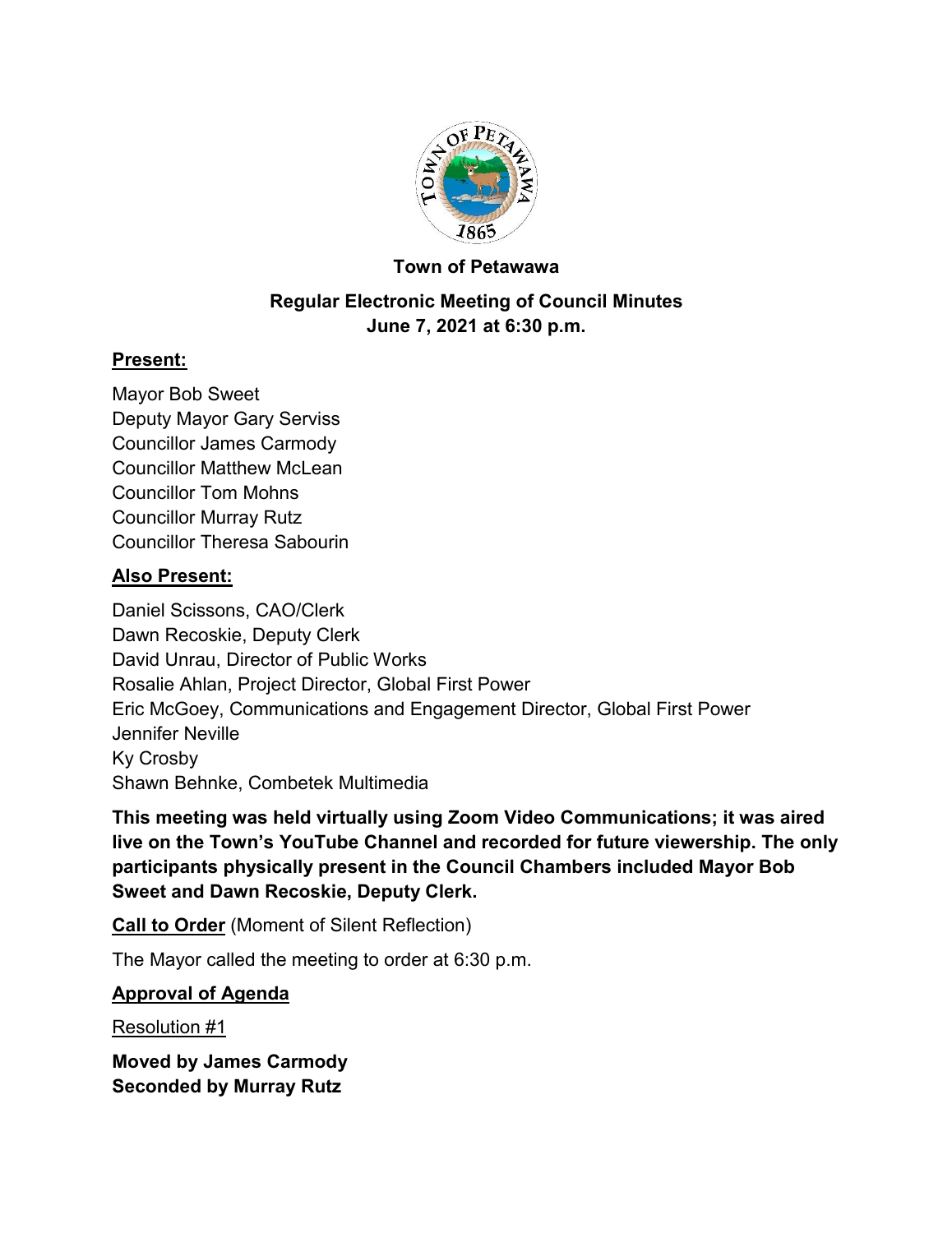That the agenda for the June 7, 2021 regular electronic meeting of Council be adopted. **Carried**

### **Disclosure of Pecuniary Interest**

There were no disclosures of pecuniary interest.

## **Approval of Minutes**

1. Council Meeting (May 17, 2021)

## Resolution #2 **Moved by Theresa Sabourin Seconded by Gary Serviss**

That the minutes of the regular electronic meeting of Council held May 17, 2021 be approved as printed and circulated.

## **Carried**

## **Presentations**

1. Micro Modular Reactor Project – Global First Power, Rosalie Ahlan, Project Director and Eric McGoey, Communications and Engagement Director

Eric McGoey, Communications and Engagement Director, and Rosalie Ahlan, Project Director, for Global First Power addressed Council and provided an overview of the proposed Micro Modular Reactor (MMR) project to be situated at the Chalk River site of Canadian Nuclear Laboratories. One MMR unit could replace 265 million litres of diesel fuel. The project is currently undergoing the environmental assessment phase in tandem with project development. The next phase includes site preparation and construction, with ongoing public engagement, with plans to commence operations in 2026.

Members of Council discussed the positive economic impact this project would have for the area, plus the positive environmental impact by reducing the use of fossil fuels.

Mayor Bob Sweet, on behalf of Council, thanked Mr. McGoey and Ms. Ahlan for their detailed presentation to Council.

2. Request to Fly Pride Flag – Jennifer Neville

Petawawa resident and LGBTQ+ Ally Jennifer Neville addressed Council and respectfully requested the Town of Petawawa fly the Pride Flag for the month of June to recognize Pride Month.

Resolution #3 **Moved by Matthew McLean Seconded by Theresa Sabourin**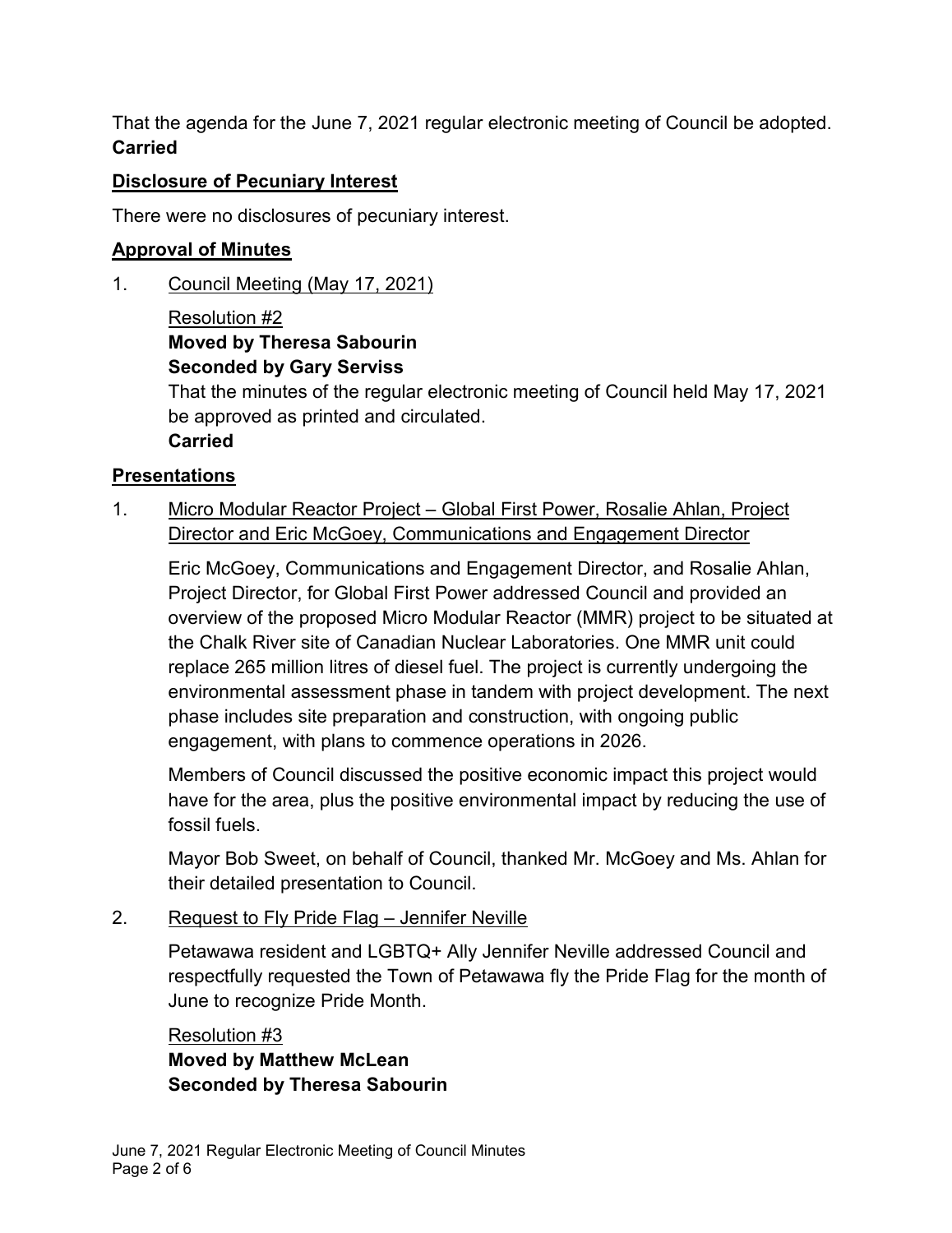That despite not being registered as a delegate, Council approves the request to allow Ky Crosby to address Council.

### **Carried**

Petawawa resident Ky Crosby also addressed Council and requested the Town of Petawawa fly the Pride Flag for the month of June. Ky Crosby explained that they identified with the LGBTQ+ community and they aren't the only resident of Petawawa who identifies as LGBTQ+. They don't understand why they can't be supported.

Mayor Bob Sweet addressed the delegation explaining Council of the Town of Petawawa adopted a resolution in 1998 declining to declare any public proclamations save those which pertain to matters which are solely and completely within the immediate mandate of Council; this resolution was revisited in 2013 and Council provided staff with the same direction to continue to decline public proclamation requests.

Members of Council discussed the proclamation request and suggested it could be time to revisit the resolution regarding proclamations, as the last time this was conducted was in 2013.

Deputy Mayor Gary Serviss declared a Notice of Motion to reconsider Resolution #11 adopted by Council on February 3, 1998. The motion to reconsider will be debated at the June 21, 2021 meeting of Council.

Councillor Matthew McLean put forth a motion to Suspend the Rules of the Procedural By-law, notwithstanding Resolution #11 from 1998, that Council allows the Pride Flag to fly at Town Hall for the month of June 2021. There was no seconder for the motion.

On behalf of Council, Mayor Bob Sweet thanked Jennifer and Ky for their respectful delegation.

## **By-laws**

- 1. By-law 1412/21 being a by-law to establish a highway (Terrance Drive)
	- Resolution #4

# **Moved by Murray Rutz**

**Seconded by Gary Serviss**

That By-law 1412/21, being a by-law to establish a highway, be read a first and second time.

**Carried**

Resolution #5 **Moved by Theresa Sabourin Seconded by James Carmody**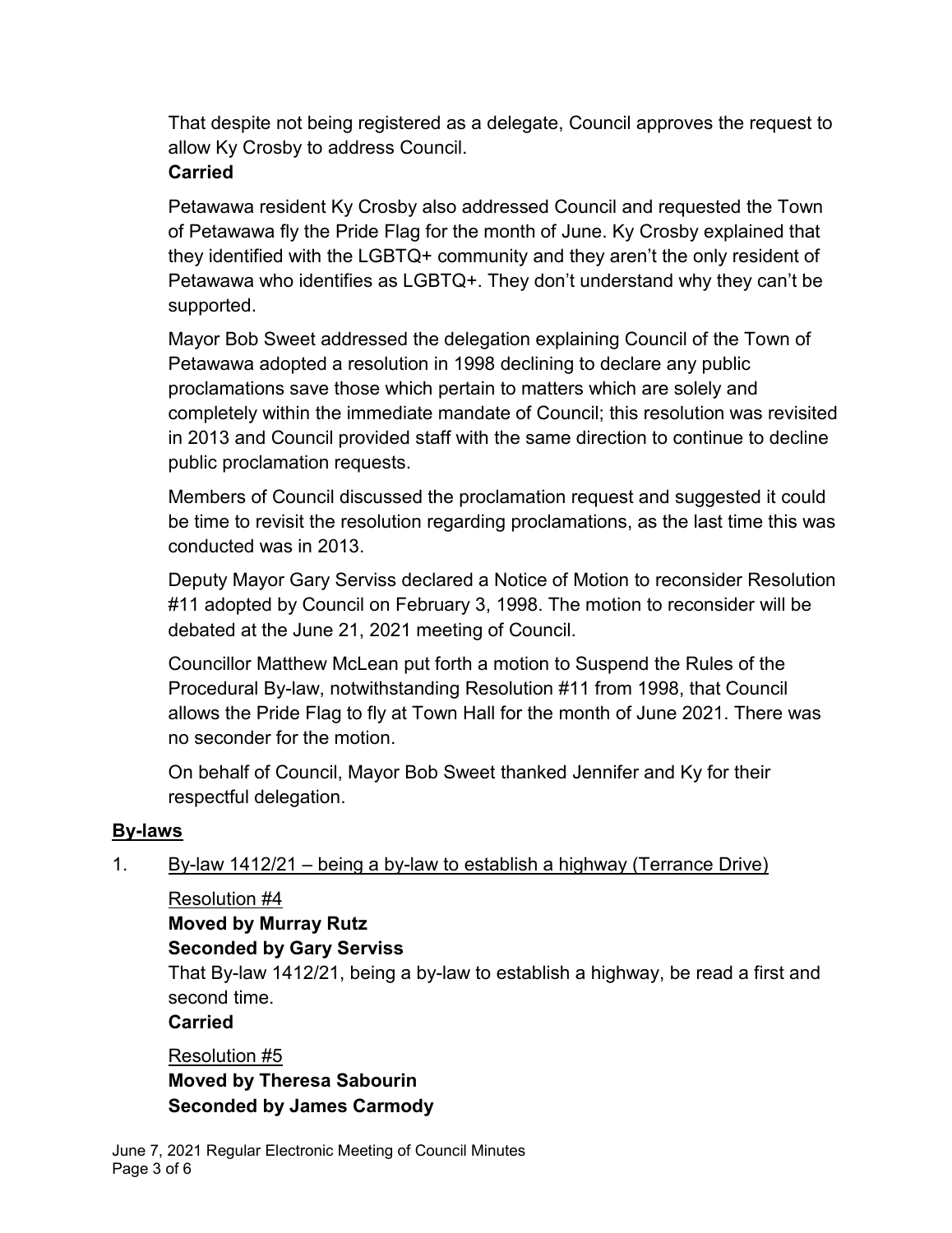That By-law 1412/21 be read a third time and passed. **Carried**

2. By-law 1413/21 – being a by-law to appoint Municipal Law Enforcement Officers for the Town of Petawawa (The Canadian Corps of Commissionaires (Ottawa Division), By-law and Parking Enforcement Services Contract)

## Resolution #6

### **Moved by Gary Serviss Seconded by Matthew McLean**

That By-law 1413/21, being a by-law to appoint Municipal Law Enforcement Officers for the Town of Petawawa, be read a first and second time. **Carried**

## Resolution #7

**Moved by Theresa Sabourin Seconded by James Carmody** That By-law 1413/21 be read a third time and passed. **Carried**

## **Correspondence**

There were no items of correspondence.

## **Minutes**

1. Council-In-Committee Meeting (May 25, 2021)

### Resolution #8

## **Moved by Murray Rutz**

## **Seconded by Gary Serviss**

That the minutes of the electronic Council-In-Committee meeting held on May 25, 2021 be accepted by Council, and that resolutions from that Committee become resolutions of Council.

## **Carried**

## 2. Petawawa Police Services Board (April 21, 2021)

Councillor James Carmody provided an overview of the recent activities of the Petawawa Police Services Board.

#### Resolution #9

## **Moved by James Carmody Seconded by Theresa Sabourin** That the minutes of the Petawawa Police Services Board meeting held on April 21, 2021 be adopted as information. **Carried**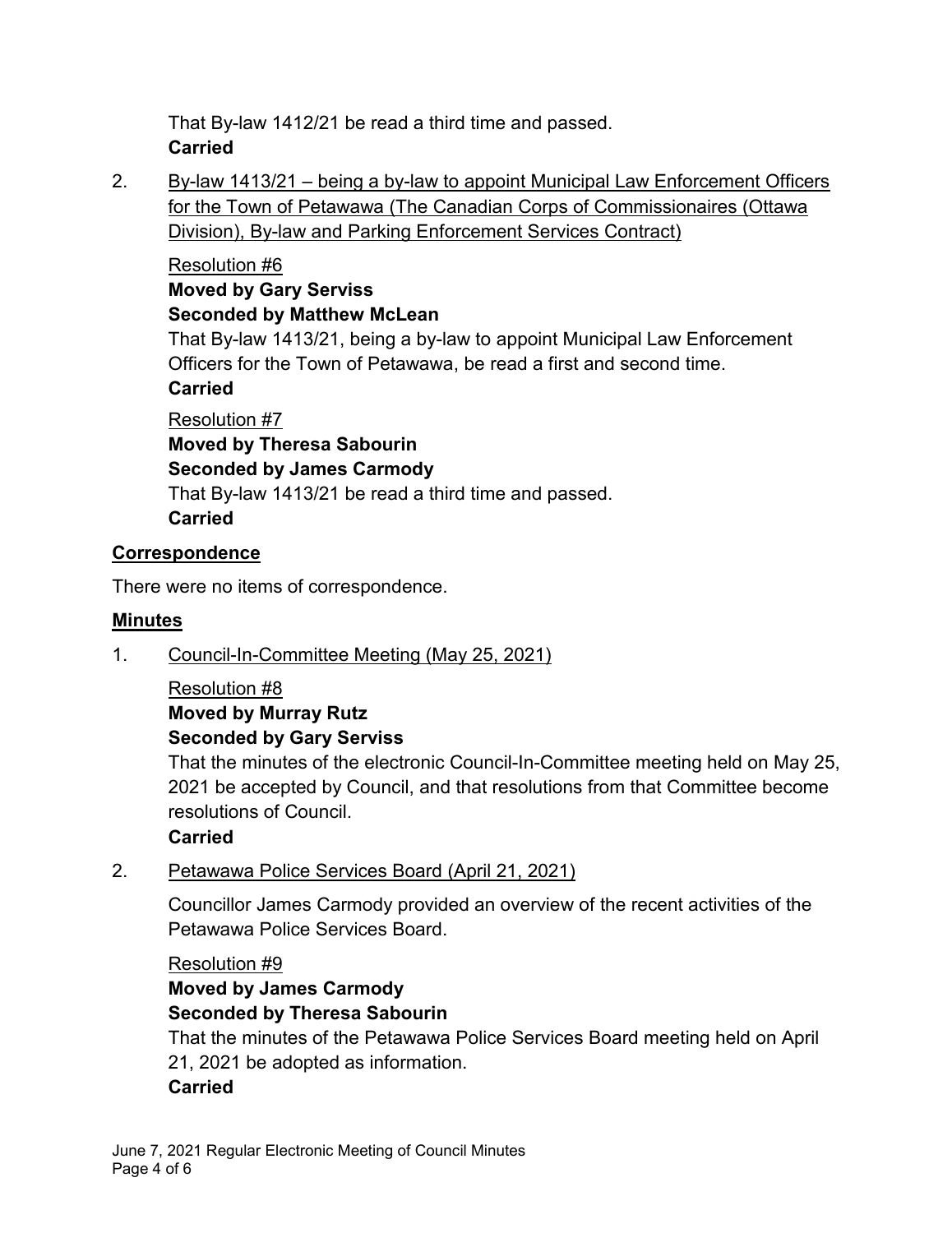### 3. Petawawa Business Advisory Network (May 4, 2021)

Councillor Theresa Sabourin provided an overview of the recent activities of the Petawawa Business Advisory Network.

### Resolution #10

**Moved by Theresa Sabourin Seconded by Gary Serviss**

That the minutes of the Petawawa Business Advisory Network meeting held on May 4, 2021 be adopted as information. **Carried**

### **Staff Reports**

1. PW-18-2021 – Award Tender PW-10-2021, Kramer Avenue Watermain Loop

David Unrau, Director of Public Works, presented the report.

### Resolution #11

### **Moved by Tom Mohns**

### **Seconded by Murray Rutz**

That Council approves the award of Tender PW-10-2021, Kramer Avenue Watermain Loop to R.G.T. Clouthier Construction Ltd. in the amount of \$266,693.05 + HST.

### **Carried**

## **Councillor Reports**

Councillor Matthew McLean – nothing to report.

Deputy Mayor Gary Serviss – nothing to report.

Councillor James Carmody reported he attended a virtual meeting of the Petawawa Police Services Board on May 19, 2021; a telephone town hall meeting hosted by the Ministry of Municipal Affairs and Housing on May 20, 2021 regarding "Strengthening Accountability for Municipal Council Members"; the Mega RIDE program on May 21, 2021; and the OAPSB AGM and Annual Conference on May 26 and 27, 2021. Councillor Carmody also participated in a Community Safety and Well-Being Plan virtual meeting on May 26, 2021.

Councillor Theresa Sabourin reported she received her first COVID-19 vaccination today; she encouraged all residents to get vaccinated.

Councillor Tom Mohns – nothing to report.

Councillor Murray Rutz reported he attended a meeting of the Town of Petawawa 25<sup>th</sup> Anniversary organizing committee on May 26, 2021. Councillor Rutz also reported Festival Hall is in the process of rescheduling musical acts this fall that had previously been postponed due to the COVID-19 pandemic.